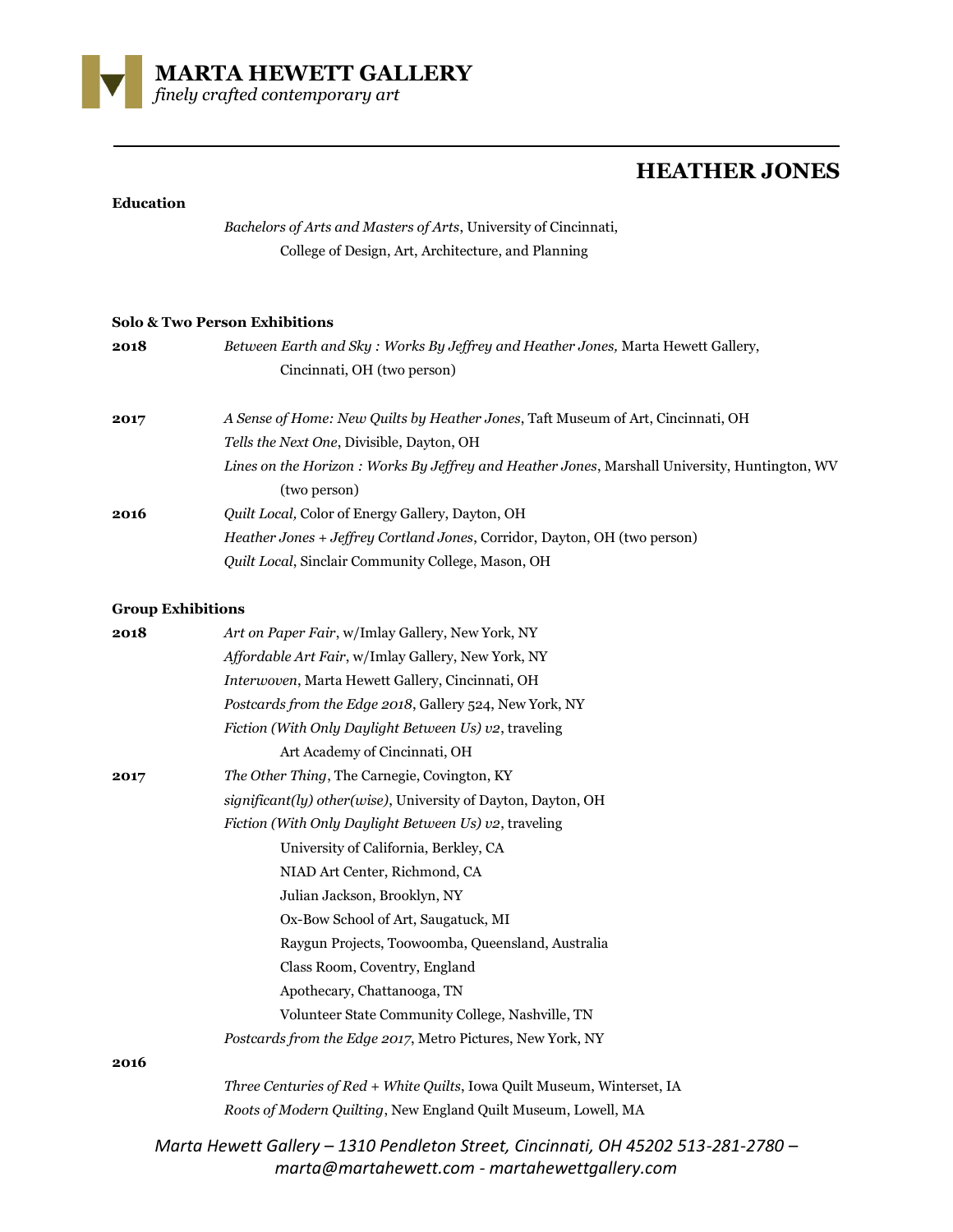|      | Votes for Women, Kelsey Projects, Dayton, OH                                                  |
|------|-----------------------------------------------------------------------------------------------|
|      | Postcards from the Edge 2016, Sikkema Jenkins, New York, NY                                   |
|      | Fiction (With Only Daylight Between Us) v2, traveling                                         |
|      | Elgin Community College, Elgin, IL                                                            |
|      | Angelika Studios, High Wycombe, UK                                                            |
|      | Boecker Contemporary, Heidelberg, Germany                                                     |
|      | Corridor, Dayton, OH                                                                          |
| 2014 | <i>Fibers in Flux: Contemporary Perspectives/Traditional Processes, University of Dayton,</i> |
|      | Dayton, OH                                                                                    |

## **Lectures & Workshops**

| 2017 | "Sewn Together", workshop, Taft Museum of Art, Cincinnati, OH                                      |
|------|----------------------------------------------------------------------------------------------------|
|      | "A Sense of Home", gallery talk, Taft Museum of Art, Cincinnati, OH                                |
|      | "Lines on the Horizon", gallery talk, Marshall University, Huntington, WV                          |
|      | "Minimal Design, Maximum Impact", workshop, American Quilters Society Quilt Week,                  |
|      | Paducah, KY                                                                                        |
|      | "From Inspiration to Design", workshop, American Quilters Society Quilt Week, Paducah, KY          |
|      | "Quilt Local", lecture, American Quilters Society Quilt Week, Paducah, KY                          |
|      | "Improvisational Half Log Cabin", workshop, American Quilters Society Quilt Week, Paducah, KY      |
|      | "Improvisational Linework and Design", workshop, A Gathering of Stitches, Washington, ME           |
|      | "Improvisational Pineapple Blocks", workshop, Quilters Affair, Sisters, OR                         |
|      | "From Inspiration to Design", workshop, Quilters Affair, Sisters, OR                               |
|      | "Improvisational Linework and Design", workshop, Quilters Affair, Sisters, OR                      |
|      | "Improvisational Half Log Cabin", workshop, Quilters Affair, Sisters, OR                           |
|      | "Large Scale Piecing", workshop, Great Lakes Modern Quilt Guild, Kalamazoo, MI                     |
|      | "Quilt Local", lecture, Great Lakes Modern Quilt Guild, Kalamazoo, MI                              |
|      | "Speak Easy: Building Patchwork Letters", workshop, QuiltCon, Savannah, GA                         |
|      | "Improvisational Linework and Design", workshop, QuiltCon, Savannah, GA                            |
|      | "Inspiration to Design", workshop, QuiltCon, Savannah, GA                                          |
|      | "Integrating Tradition with Modern Design", lecture, QuiltCon, Savannah, GA                        |
|      | "Improvisational Linework and Design", workshop, Divisible, Dayton, OH                             |
| 2016 | "Conservatory", lecture, International Quilt Market, Houston, TX                                   |
|      | "Integrating Tradition with Modern Design", lecture, Keep It Simple Sister Quilt Guild, Copely, OH |
|      | "Inspiration to Design", workshop, South Florida Modern Quilt Guild, Boca Raton, FL                |
|      | "Large Scale Piecing", workshop, South Florida Modern Quilt Guild, Boca Raton, FL                  |
|      | "Quilt Local", lecture, South Florida Modern Quilt Guild, Boca Raton, FL                           |
|      | "Large Scale Piecing: Fly Away", workshop, Private Host, Durham, NC                                |
|      | "Improvisational Pineapple Block", workshop, Sew-A-Lot, Lexington, KY                              |
|      | "Quilt Local", lecture, Sew-A-Lot, Lexington, KY                                                   |
|      | "Color Dash", lecture, International Quilt Market, Salt Lake City, UT                              |
|      | "Large Scale Piecing", workshop, QuiltCon, Pasadena, CA                                            |
|      | "Improv Pineapple Block", workshop, QuiltCon, Pasadena, CA                                         |
|      | "Improv Half Log Cabin Block", workshop, QuiltCon, Pasadena, CA                                    |
|      | "Improv Half Log Cabin Block", workshop, Fancy Tiger Crafts, Denver, CO                            |
|      | "Quilt Local", lecture, Fancy Tiger Crafts, Denver, CO                                             |

*Marta Hewett Gallery – 1310 Pendleton Street, Cincinnati, OH 45202 513-281-2780 – marta@martahewett.com - martahewettgallery.com*